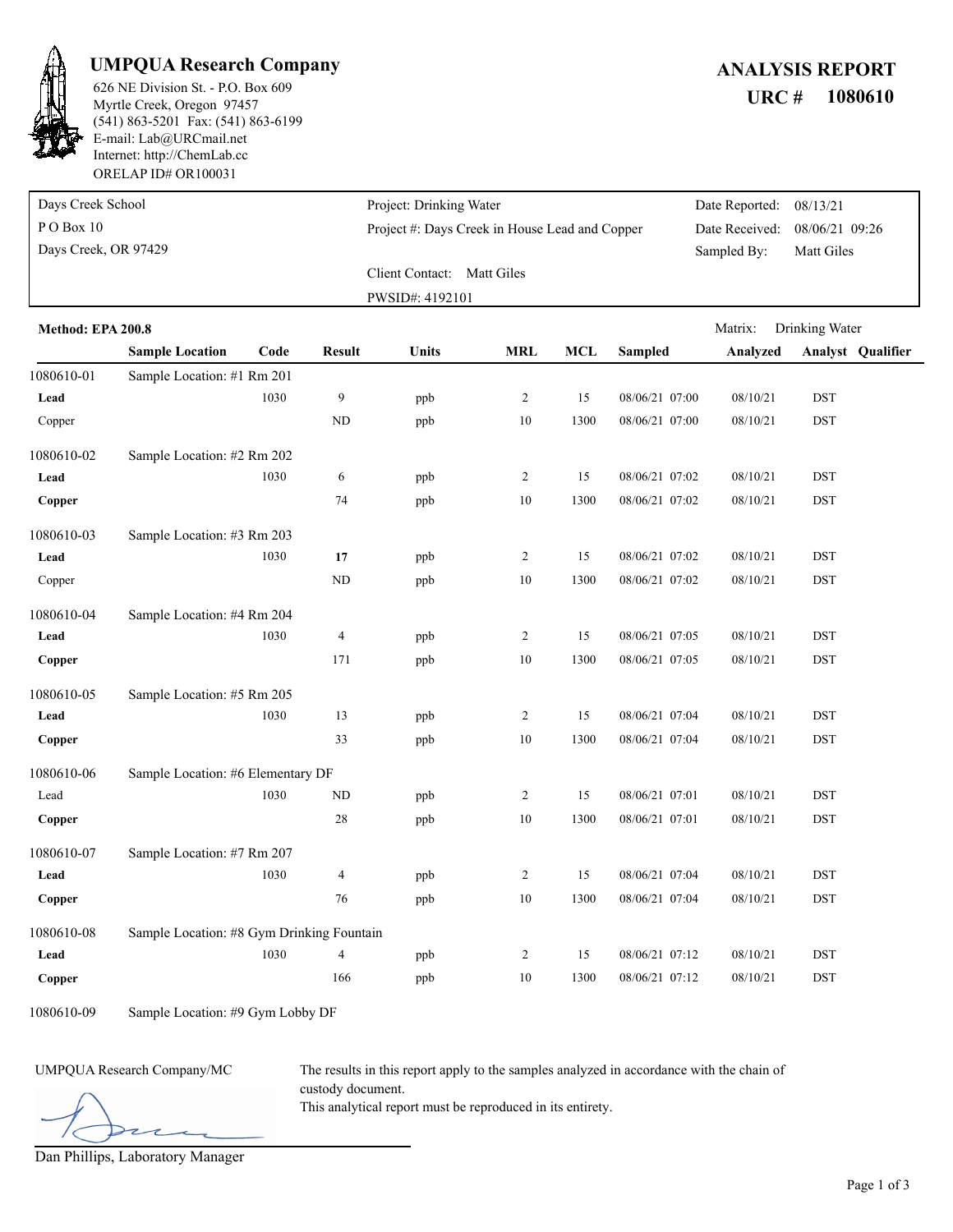

## **UMPQUA Research Company** *ANALYSIS REPORT*

ORELAP ID# OR100031 (541) 863-5201 Fax: (541) 863-6199 E-mail: Lab@URCmail.net Internet: http://ChemLab.cc Myrtle Creek, Oregon 97457

# 626 NE Division St. - P.O. Box 609 **URC # 1080610**

Matrix: Drinking Water

#### **Method: EPA 200.8**

|            | <b>Sample Location</b>     | Code | Result    | Units | <b>MRL</b>     | MCL  | <b>Sampled</b> | Analyzed | <b>Analyst Qualifier</b> |
|------------|----------------------------|------|-----------|-------|----------------|------|----------------|----------|--------------------------|
| Lead       |                            | 1030 | <b>ND</b> | ppb   | $\overline{ }$ | 15   | 08/06/21 07:13 | 08/10/21 | <b>DST</b>               |
| Copper     |                            |      | 54        | ppb   | 10             | 1300 | 08/06/21 07:13 | 08/10/21 | <b>DST</b>               |
| 1080610-10 | Sample Location: #10 AG DF |      |           |       |                |      |                |          |                          |
| Lead       |                            | 1030 | ND        | ppb   | 2              | 15   | 08/06/21 07:15 | 08/10/21 | <b>DST</b>               |
| Copper     |                            |      | 136       | ppb   | 10             | 1300 | 08/06/21 07:15 | 08/10/21 | <b>DST</b>               |

UMPQUA Research Company/MC The results in this report apply to the samples analyzed in accordance with the chain of custody document. This analytical report must be reproduced in its entirety.